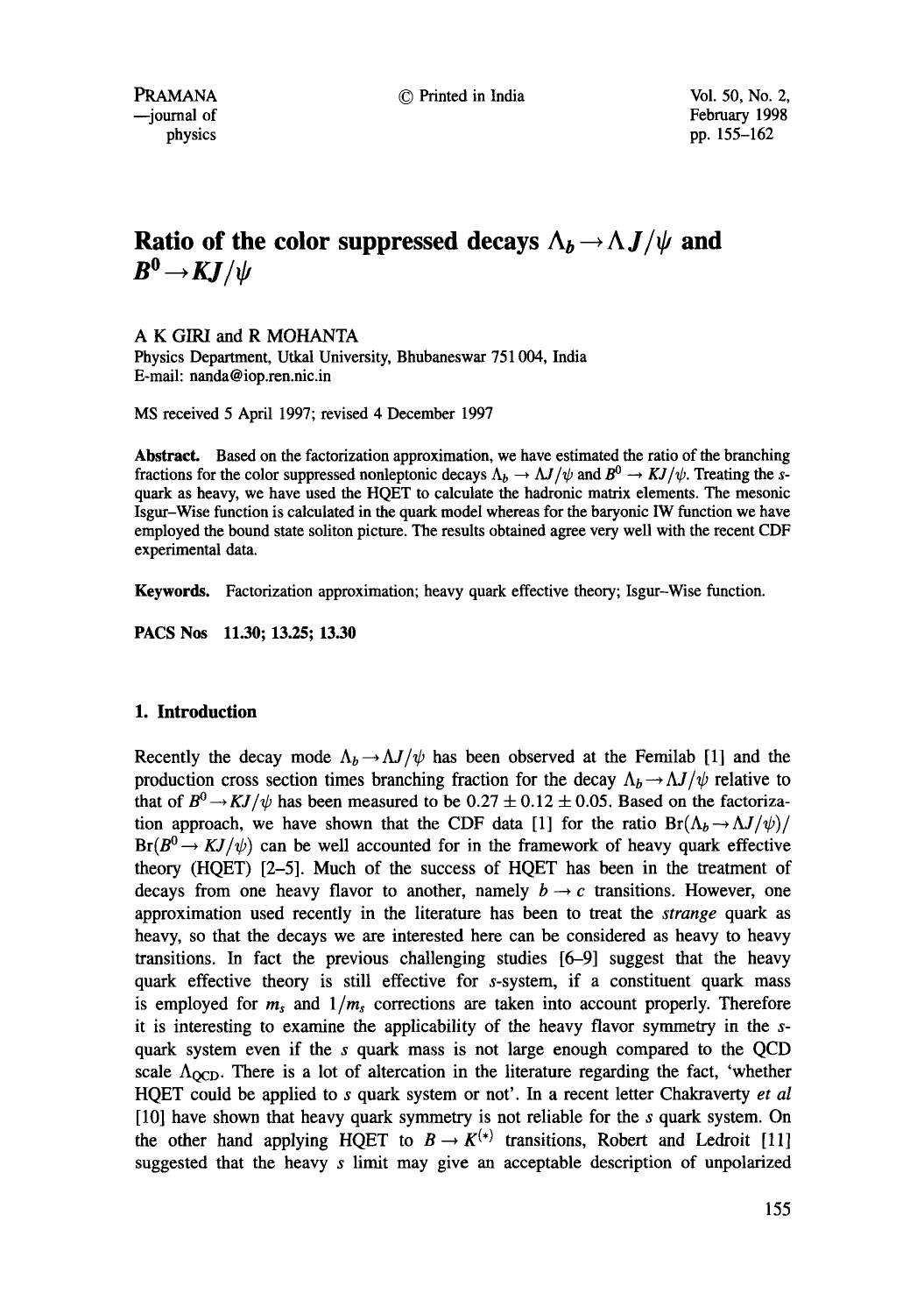data but does not give reliable results when applied to polarization observables  $(\Gamma_L/\Gamma)$ . In this paper we assume the validity of HQET for s-quark system and examine the ratio of the branching fractions for the decays  $\Lambda_b \rightarrow \Lambda J/\psi$  relative to  $B^0 \rightarrow KJ/\psi$ , with the factorization approximation.

Factorization in two body non-leptonic decays of heavy pseudoscalar mesons [ 12] was resurrected a few years ago as a means of estimating their decay rates using the existing calculation of the semileptonic decay form factors. It relates the complicated non-leptonic decay amplitudes to products of meson decay constant and hadronic matrix elements of current operators similar to the ones encountered in semileptonic decays. This approximation appears to work well phenomenologically in the  $B$  decays, where it has been tested very well [13].

Nonleptonic decays of heavy baryons in general receive contributions from W decay and  $W$  exchange diagrams. The calculation of  $W$  exchange amplitudes has to rely on phenomenological models and introduces large theoretical uncertainties [14]. The decay mode  $\Lambda_b \to \Lambda J/\psi$  is however free from such contributions and proceeds through the W decay diagram. This allows to make rather clean theoretical prediction for the decay rate. Assuming factorization, the matrix element of the effective Hamiltonian is given by the product of the baryonic decay transition and the meson decay constant, i.e.,

$$
\langle J/\psi\Lambda|\mathcal{H}_{\text{eff}}|\Lambda_b\rangle \approx \langle J/\psi|\bar{c}\gamma^{\mu}(1-\gamma_5)c|0\rangle\langle\Lambda|\bar{s}\gamma_{\mu}(1-\gamma_5)b|\Lambda_b\rangle. \tag{1}
$$

To evaluate the hadronic matrix elements we use the results of HQET, treating s-quark as heavy. Since we are dealing with the evaluation of the ratio of the branching fractions for  $B^0 \rightarrow KJ/\psi$  and  $\Lambda_b \rightarrow \Lambda J/\psi$  decay processes, we have not included  $1/m_s$  corrections in our calculations. As these small corrections appear both in numerator and in denominator, it is assumed to be cancelled without effecting much the leading order result. Therefore at the leading order these matrix elements can be described by the single universal form factor, the well known Isgur-Wise (IW) function. HQET predicts that the Isgur-Wise function is related to the overlap of the light degrees of freedom wavefunctions of the heavy particles. In general the light component is very complicated, but in the valence quark approximation the light component of a heavy meson is a light antiquark whereas the light component of the heavy baryon is a light diquark. This implies the fact that the mesonic and baryonic Isgur-Wise functions are quite different from each other and need to be evaluated separately.

The IW functions are not calculable from perturbative QCD. On the contrary, heavy quark symmetry tells us only the normalization of the Isgur-Wise function at the zero recoil point i.e., when the initial and the final heavy quarks have the same velocity. Since apart from the zero recoil point HQET does not predict the shape of the IW function, it makes sense to calculate it in a model, which gives the same result in the appropriate limit as predicted by the HQET. Here we therefore use the quark model of Ali *et al* [8] to evaluate the mesonic Isgur-Wise function and the bound state soliton picture [15] for the baryonic function.

The outline of the paper is as follows. In  $\S 2$  we present the formalism for the description of nonleptonic decays of heavy mesons and baryons using the factorization approximation. The Isgur-Wise functions are calculated in  $\S 3$ . Section 4 contains result and discussions.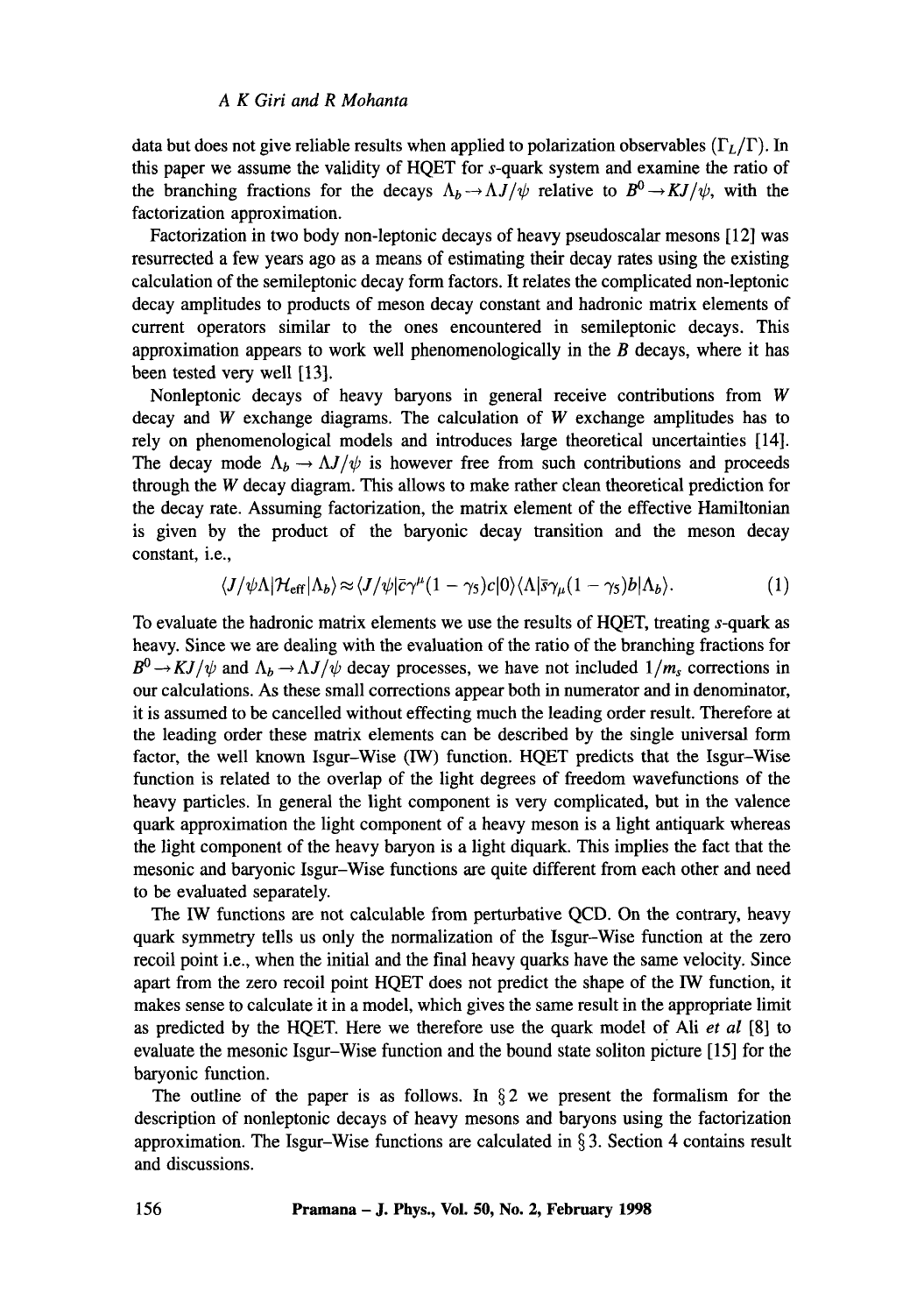# **2. Formalism**

Neglecting the penguin contribution, the effective Hamiltonian describing the decays is given as  $[11]$ 

$$
\mathcal{H}_{\text{eff}} = \frac{G_{\text{F}}}{\sqrt{2}} V_{cb} V_{cs}^* [C_1(m_b)(\bar{c}\gamma_\mu (1-\gamma_5)b)(\bar{s}\gamma^\mu (1-\gamma_5)c) + C_2(m_b)(\bar{s}\gamma_\mu (1-\gamma_5)b)(\bar{c}\gamma^\mu (1-\gamma_5)c)], \qquad (2)
$$

where  $G_F$  is the Fermi coupling constant;  $C_1$  and  $C_2$  are the Wilson coefficients which contain the short distance QCD corrections. In the leading logarithmic approximations they are given to be [16]

$$
C_1(m_b) = 1.12 \quad \text{and} \quad C_2(m_b) = -0.26. \tag{3}
$$

The effective Hamiltonian describes two classes of nonleptonic decays. The first class is of the type:  $\Lambda_b \rightarrow \Lambda_c D_s$  and  $B^0 \rightarrow DD_s$ , while the second class represent  $\Lambda_b \rightarrow \Lambda J/\psi$ and  $B^0 \rightarrow KJ/\psi$ ;  $J/\psi$  is the charmonium state.

To evaluate the matrix element of the effective Hamiltonian, we efnploy factorization assumption. By Fierz rearrangement, we rewrite the effective Hamiltonian in a form suitable for the use of this assumption. Upon Fierz rearrangement, the factorized Hamiltonian for the decays is given as

$$
\mathcal{H}_{\rm eff} = \frac{G_{\rm F}}{\sqrt{2}} V_{cb} V_{cs}^* a_2 (\bar{s} \gamma_\mu (1 - \gamma_5) b) (\bar{c} \gamma^\mu (1 - \gamma_5) c), \tag{4}
$$

where  $a_2 = C_2 + C_1/N_c$ , with  $N_c$  is the number of colors. One may expect  $N_c = 3$ , but the decay rate obtained from factorization is too small for  $N_c = 3$ , while the limit  $N_c \rightarrow \infty$ gives a remarkable value. Since in this paper we are dealing with the ratio of the branching fractions, the dependence on  $N_c$  is unimportant.

As pointed out in the previous section we evaluate the matrix elements of the effective Hamiltonian using the factorization approximation. For  $B^0 \rightarrow K J/\psi$  transition, we therefore write the transition amplitude as

$$
\mathcal{A}(B^0(v_1) \to K(v_1')J/\psi(p_{\psi}, \epsilon_{\psi})) = \frac{G_F}{\sqrt{2}} V_{cb} V_{cs}^* a_2 \langle J/\psi(p_{\psi}, \epsilon_{\psi}) | \bar{c} \gamma^{\mu} (1 - \gamma^5) c | 0 \rangle
$$
  
 
$$
\times \langle K(v_1') | \bar{s} \gamma_{\mu} (1 - \gamma_5) b | B^0(v_1) \rangle. \tag{5}
$$

The hadronic matrix element  $\langle K(v_1')|\bar{s}\gamma_\mu(1-\gamma_5)b|B^0(v_1)\rangle$  is extracted from the corresponding semileptonic decays of  $B$  mesons into the Kaon state. In the heavy  $s$ -limit it is given in the HQET [4] as

$$
\langle K(v'_1)|\bar{s}\gamma_\mu(1-\gamma_5)b|B^0(v_1)\rangle = \sqrt{m_b m_s}\,\xi(\omega_1)(v_1+v'_1)_\mu,\tag{6}
$$

where  $\xi(\omega_1)$  is the mesonic Isgur-Wise function with  $\omega_1 = (v_1 \cdot v_1')$ . The remaining matrix element can be written as

$$
\langle J/\psi(p_{\psi}, \epsilon_{\psi})|\bar{c}\gamma^{\mu}(1-\gamma_{5})|0\rangle = M_{\psi}f_{\psi}\epsilon_{\psi}^{\mu}, \qquad (7)
$$

where  $f_{\psi}$  is the charmonium decay constant and  $\epsilon_{\psi}^{\mu}$  denotes its polarization.

**Pramana - J. Phys., Vol. 50, No. 2, February 1998 157**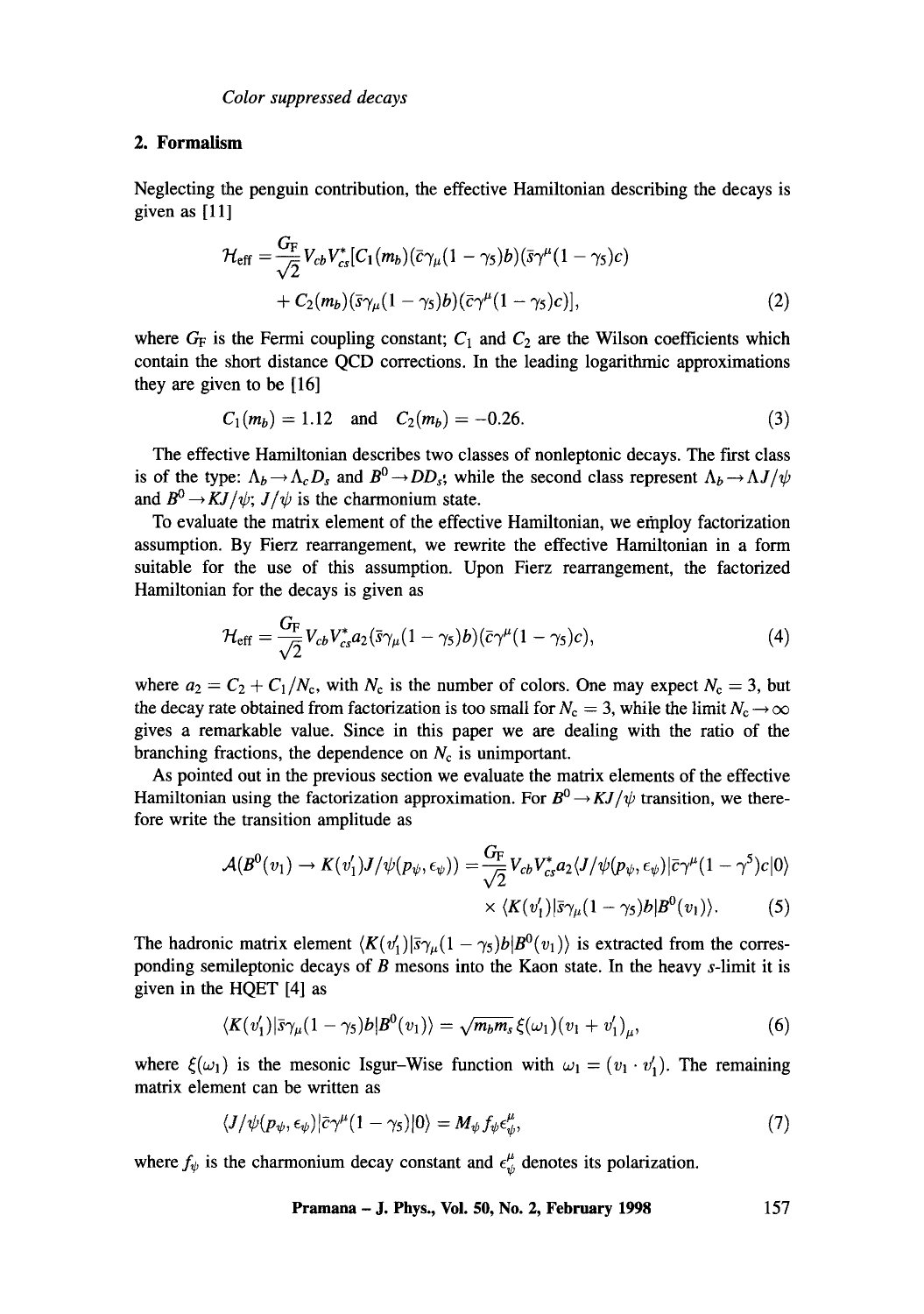#### *A K Giri and R Mohanta*

Using eqs (5-7) we obtain the partial decay width of  $B^0 \rightarrow KJ/\psi$  decay mode in the rest frame of initial  $B^0$  meson as

$$
\Gamma(B^{0}(v_{1}) \to K(v'_{1})J/\psi(p_{\psi}, \epsilon_{\psi})) = \frac{G_{\rm F}^{2}}{16\pi} |\mathbf{p}_{1}| |V_{cb}V_{cs}^{*}|^{2} a_{2}^{2} f_{\psi}^{2} \xi^{2}(\omega_{1})
$$

$$
\times m_{b} m_{s}(\omega_{1}^{2} - 1) \left(1 + \frac{M_{K}}{M_{B}}\right)^{2}, \tag{8}
$$

where  $|\mathbf{p}_1|$  is the c.o.m momentum of the emitted particles and is given as

$$
|\mathbf{p}_1| = \frac{1}{2M_B} [(M_B^2 - M_K^2 - M_\psi^2)^2 - 4M_K^2 M_\psi^2]^{1/2}.
$$
 (9)

Now similarly for the  $\Lambda_b \rightarrow \Lambda J/\psi$  transition, the hadronic matrix element of the factorized amplitude from eq. (1) can be written as

$$
\langle \Lambda(v_2', s') | \bar{s} \gamma_\mu (1 - \gamma_5) b | \Lambda_b(v_2, s) \rangle = \eta(\omega_2) \bar{u}_\Lambda(v_2', s') \gamma_\mu (1 - \gamma_5) u_{\Lambda_b}(v_2, s), \quad (10)
$$

where  $\eta(\omega_2)$  is the baryonic Isgur-Wise function with  $\omega_2 = v_2 \cdot v_2'$ . The spinors present in the above equation  $u_{\Lambda}(v'_2, s')$  and  $u_{\Lambda_b}(v_2, s)$  are the usual Dirac spinors for the  $\Lambda$  and  $\Lambda_b$ states, with spin sum given as

$$
\sum_{s} u(v,s)\bar{u}(v,s) = \frac{\rlap{\hspace{0.02cm}/}{p}+1}{2}.
$$
\n(11)

With eqs (1), (7) and (10) we obtain the partial decay width for  $\Lambda_b \to \Lambda J/\psi$  decay as

$$
\Gamma(\Lambda(v_2, s) \to \Lambda(v'_2, s')J/\psi(p_{\psi}, \epsilon_{\psi})) = \frac{G_F^2}{8\pi M_{\Lambda_b}^2} |\mathbf{p}_2| |V_{cb}V_{cs}^*|^2 a_2^2 f_{\psi}^2 \eta^2(\omega_2)
$$
  
 
$$
\times [ (M_{\Lambda_b}^2 - M_{\Lambda}^2)^2 + M_{\psi}^2 (M_{\Lambda_b}^2 + M_{\Lambda}^2 - 2M_{\psi}^2)], \qquad (12)
$$

where  $|\mathbf{p}_2|$  is the c.o.m momentum of the emitted particles in the rest frame of  $\Lambda_b$  baryon.

After evaluating the partial decay widths for the two types of decays, we now obtain the ratio of their branching fractions as

$$
\frac{\text{Br}(\Lambda_b \to \Lambda J/\psi)}{\text{Br}(B^0 \to KJ/\psi)} = \frac{\tau_{\Lambda_b} \Gamma(\Lambda_b \to \Lambda J/\psi)}{\tau_{B^0} \Gamma(B^0 \to KJ/\psi)}
$$
\n
$$
= \frac{\tau_{\Lambda_b}}{\tau_{B^0}} \frac{|\mathbf{p}_2|}{|\mathbf{p}_1|} \frac{\eta^2(\omega_2)}{\xi^2(\omega_1)} \frac{2M_B^2}{M_{\Lambda_b}^2} \frac{\left[(M_{\Lambda_b}^2 - M_{\Lambda}^2)^2 + M_{\psi}^2(M_{\Lambda_b}^2 + M_{\Lambda}^2 - 2M_{\psi}^2)\right]}{\left[(\omega_1^2 - 1)m_b m_s(M_K + M_B)^2\right]}.
$$
\n(13)

Thus one can see from eq. (13) that the ratio of the branching fractions is independent of any model dependent parameters. The only unknown quantities present in the expression are the Isgur-Wise functions  $\xi(\omega_1)$  and  $\eta(\omega_2)$ . These universal functions are evaluated in a simplified manner as presented in the following section.

### **3. Evaluation of the Isgur-Wise functions**

The Isgur-Wise function which represents the nonperturbative QCD effects, are a measure of the light cloud (spectator quarks) rearrangement around the heavy quark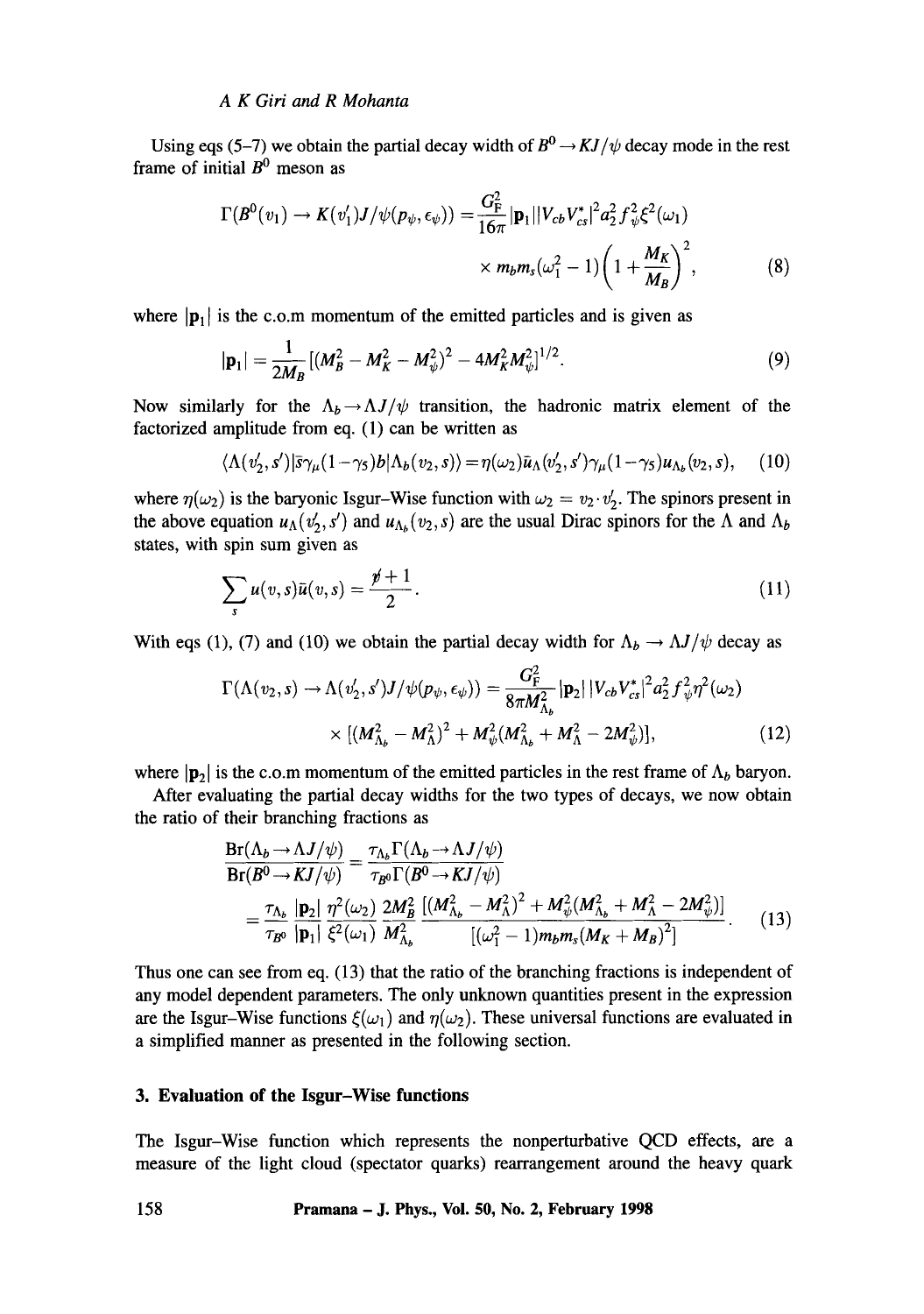during the transition. This function is normalized to unity at the point of zero velocity recoil. We calculate it in the quark model of Ali *et al* [8] for the  $B^0 \to KJ/\psi$  transition in the subsection 3.1 and in the bound state soliton picture [15] for the  $\Lambda_b \to \Lambda J/\psi$  case in subsection 3.2.

# 3.1  $\xi(\omega_1)$  *for*  $B^0 \rightarrow KJ/\psi$

The Isgur-Wise function calculated in the quark model, predicts the decay widths for rare  $B \rightarrow K^* \gamma$  [8] and the branching ratios of nonleptonic B mesons [7, 17] very well. In this model the function  $\xi(\omega_1)$  can be obtained from the overlap integral as

$$
\xi(\omega_1) = \int r^2 dr \phi_F^*(r) \phi_I(r) j_0(\Lambda r \sqrt{\omega_1^2 - 1}), \qquad (14)
$$

where  $\phi_I$  and  $\phi_F$  refer to the radial wave functions of the initial and final mesons respectively.  $j_0$  is the spherical Bessel function of the zeroth order. The 'inertia parameter  $\Lambda'$  is taken to be [18]

$$
\Lambda = \frac{M_K \cdot m_d}{m_s + m_d} = \frac{3}{8} M_K, \tag{15}
$$

for the constituent quark mass values  $m_d = 330 \text{ MeV}$  and  $m_s = 550 \text{ MeV}$ . To calculate the Isgur-Wise function (14) we use the wave functions of harmonic oscillator for  $\phi_I$  and  $\phi_F$ in the form

$$
\phi(r) = \left(\frac{4\beta^3}{\sqrt{\pi}}\right)^{1/2} \exp(-\beta^2 r^2/2),\tag{16}
$$

with oscillator strength  $\beta$ . The values of  $\beta_K$  and  $\beta_B$  fitted in ref. [19] ( $\beta_K = 0.34$  GeV and  $\beta_B = 0.41$  GeV) are not equal. However we have assumed  $\beta$  to be same, for the initial and final mesons and obtain

$$
\xi(\omega_1) = \exp\left(\frac{-\Lambda^2(\omega_1^2 - 1)}{4\beta^2}\right). \tag{17}
$$

We have taken  $\beta = 0.295$  GeV, which is extracted from the best fit in ref. [7].

The value of  $\omega_1$  is determined by considering the kinematics of the system. Since we are dealing with the two body decays  $B^0(v_1) \to K(v'_1)J/\psi(p_{\psi})$ , momentum conservation gives

$$
M_B v_1^{\mu} = M_K v_1^{\mu} + p_{\psi}^{\mu}, \tag{18}
$$

which gives

$$
\omega_1 = v_1 \cdot v_1' = \frac{M_B^2 + M_K^2 - M_\psi^2}{2M_B M_K}.
$$
\n(19)

Thus with eqs (17) and (19) we have obtained the mesonic Isgur-Wise function  $\xi(\omega_1)$ to be

$$
\xi(\omega_1)=0.317.\tag{20}
$$

**Pramana - J. Phys., Vol. 50, No. 2, February 1998 159**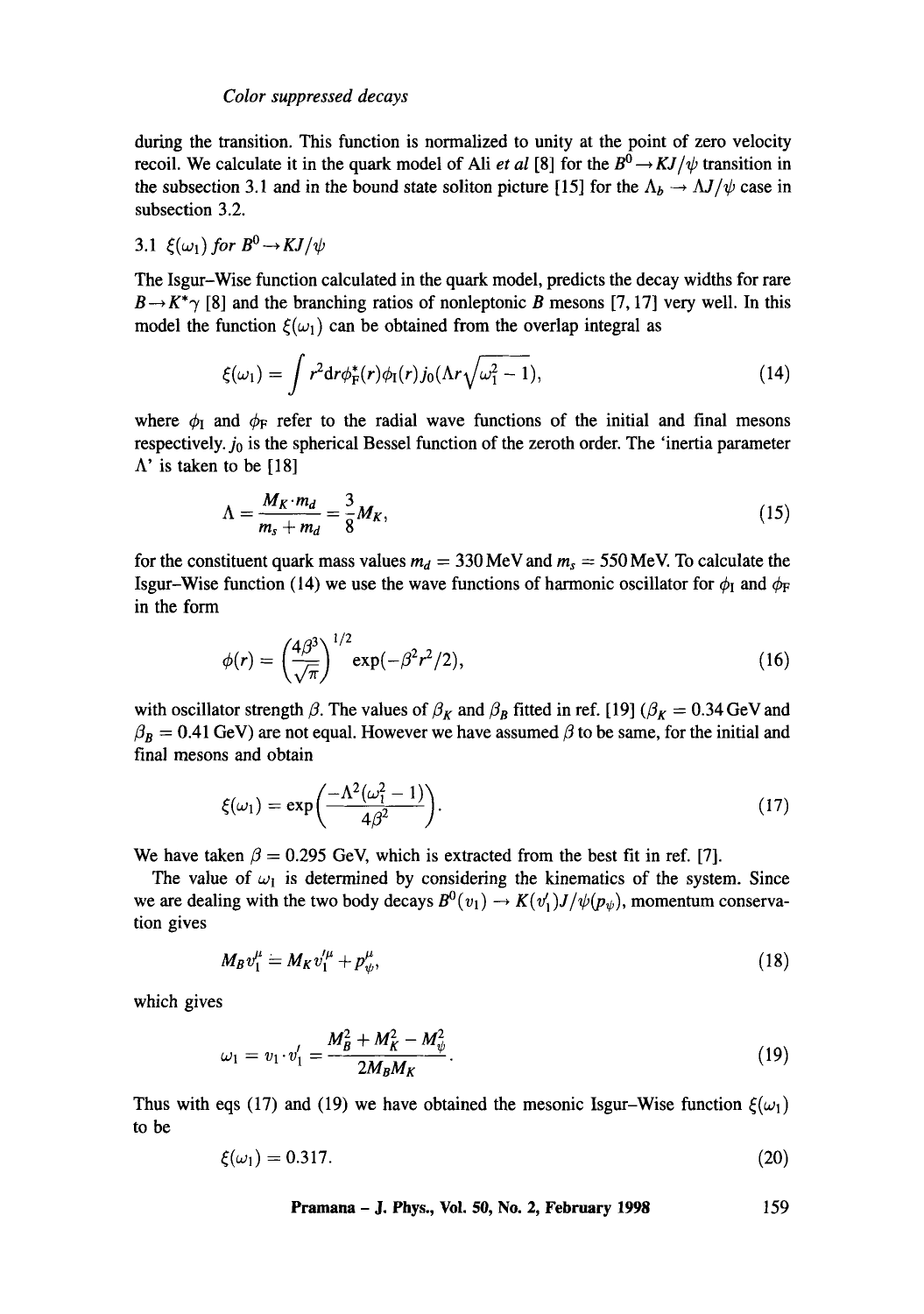#### *A K Giri and R Mohanta*

3.2  $n(\omega_2)$  for  $\Lambda_b \rightarrow \Lambda J/\psi$ 

Here we have presented the evaluation of the Isgur-Wise function in the same manner as suggested in ref. [15]. The Isgur-Wise function calculated in this manner explains very well the two body non-leptonic decays  $\Lambda_b \rightarrow \Lambda_c P(V)$  [20] and the radiative rare decay  $\Lambda_b \to \Lambda \gamma$  [21]. In this model the heavy baryons are treated as the bound state of the soliton with the heavy meson. The Isgur-Wise function is given as

$$
\eta(\omega_2) = \int d^3\mathbf{q}\Phi^*(\mathbf{q})\Phi(\mathbf{q} + m_B(\mathbf{v}_2 - \mathbf{v}'_2)), \qquad (21)
$$

where  $m_B$  represents the mass of the soliton which is taken as the mass of nucleon, for the ground state  $\Lambda_{\rm O}$  baryons.

The binding potential between the heavy meson and the chiral soliton is simple harmonic [22] and hence the wave function is taken as

$$
\Phi(\mathbf{q}) = \frac{1}{\left(\pi^2 m_B \kappa\right)^{3/8}} \exp\left(-\frac{\mathbf{q}^2}{2\sqrt{m_B \kappa}}\right),\tag{22}
$$

 $\kappa$  is the spring constant and its value is taken to be (440 MeV)<sup>3</sup> [23]. In the rest frame of the initial state,  $v_2 = (1, 0)$  and  $v'_2$  directed along z-axis we obtain the Isgur-Wise function (21) using (22) for non-relativistic recoils i.e.,  $|v'_2|^2 \approx 2(\omega_2 - 1)$ , as

$$
\eta(\omega_2) = \exp\left(-\frac{(\omega_2 - 1)}{2}\sqrt{\frac{m_B^3}{\kappa}}\right).
$$
\n(23)

Again  $\omega_2$  is obtained by considering the kinematics of the system, given as

$$
\omega_2 = v_2 \cdot v_2' = \frac{M_{\Lambda_b}^2 + M_\Lambda^2 - M_\psi^2}{2M_{\Lambda_b}M_\Lambda}.
$$
\n(24)

Now with eq. (24) the baryonic Isgur-Wise function (23) is found to be

$$
\eta(\omega_2) = 0.263. \tag{25}
$$

# **4. Results and discussion**

In order to obtain the value of the ratio of the branching fractions  $Br(\Lambda_b \rightarrow \Lambda J/\psi)/$  $Br(B^0 \rightarrow KJ/\psi)$  with eq. (13) we use the following values. The quark masses are taken as  $m_b = 4.5$  GeV and  $m_s = 550$  MeV. The masses of  $\Lambda_b$  and  $B^0$  particles are taken from ref. [1] as  $M_{\Lambda_b}$  = 5621 MeV and  $M_B$  = 5281 MeV. The other particle masses and the life times of  $\Lambda_b$  and of  $B^0$  are taken from ref. [24]. With these values we obtain the ratio of the branching fractions to be

$$
\frac{\text{Br}(\Lambda_b \to \Lambda J/\psi)}{\text{Br}(B^0 \to K J/\psi)} = 1.017. \tag{26}
$$

Using the value  $\sigma_{\Lambda_b}/\sigma_{B^0} = 0.1/0.375$  from ref. [1], we obtain the production cross section times branching fraction for the decay  $\Lambda_b \rightarrow \Lambda J/\psi$  relative to that of the decay

**160 Pramana -J. Phys., Vol. 50, No. 2, February 1998**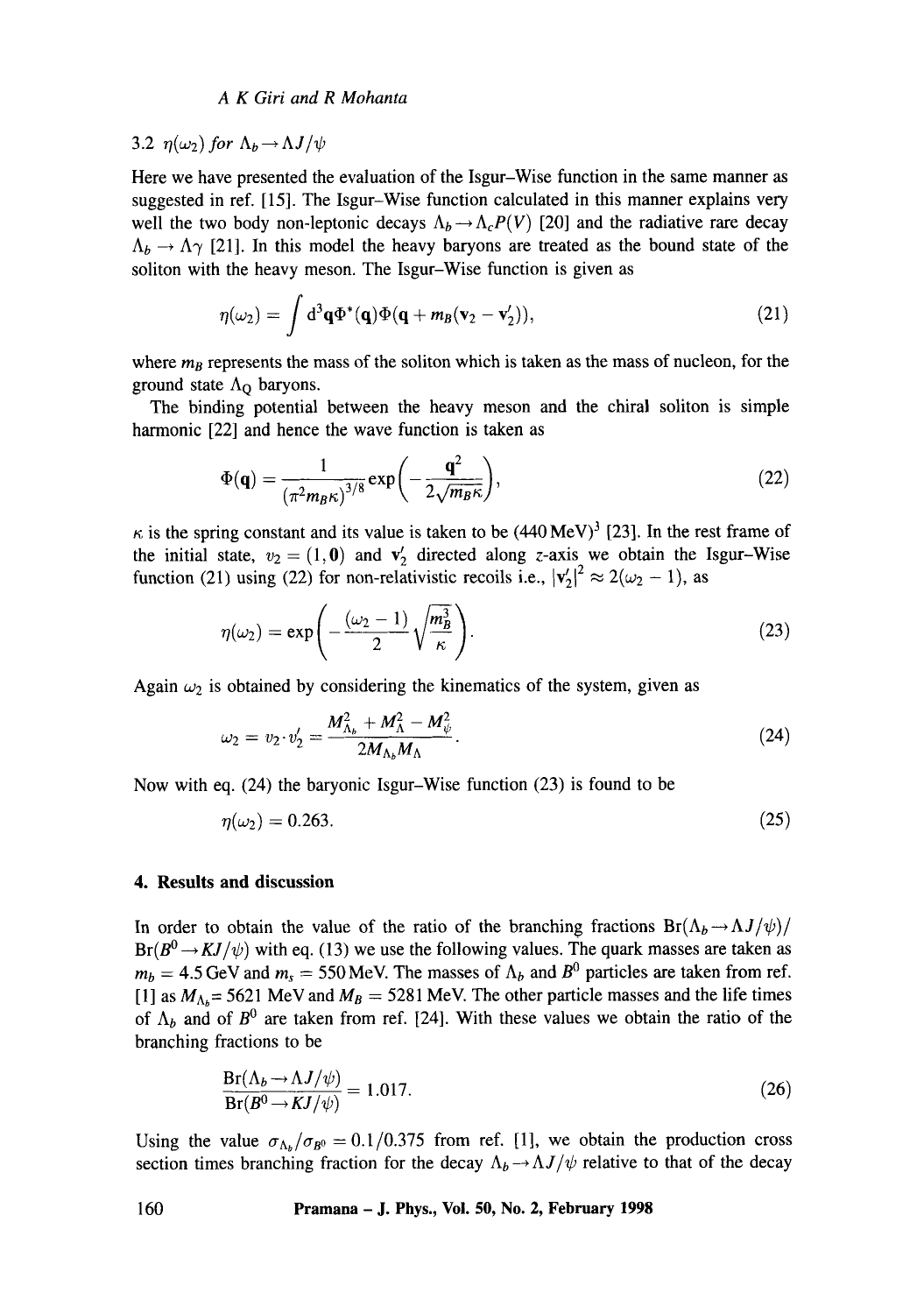$B^0 \rightarrow K J/\psi$  as

$$
\frac{\sigma_{\Lambda_b} Br(\Lambda_b \to \Lambda J/\psi)}{\sigma_{B^0} Br(B^0 \to KJ/\psi)} = 0.271,
$$
\n(27)

which is in excellent agreement with the CDF data  $0.27 \pm 0.12 \pm 0.05$  [1]. The overall agreement of our result with the experimental data justifies the fact that factorization approximation works well for the description of color suppressed nonleptonic decays (decays proportional to  $a_2$ ) of the heavy hadrons.

In this paper we have estimated the ratio of the branching fractions of the color suppressed nonleptonic decays  $\Lambda_b \rightarrow \Lambda J/\psi$  and  $B^0 \rightarrow KJ/\psi$ , based on the factorization approximation. Treating the s-quark as heavy, we have used HQET for the evaluation of the hadronic matrix elements. Since HQET does not predict the shape of the IW function and of course visualizing the fact that the lW functions are different for the baryonic and mesonic sectors, due to the different configuration in their light degrees of freedom, we employ the well established models for their evaluation. The Isgur-Wise function is evaluated in the quark model [8] for  $B^0 \to KJ/\psi$  decay and in the bound state soliton picture [15] for  $\Lambda_b \rightarrow \Lambda J/\psi$  decay mode. Since the evaluation of the Isgur-Wise function is of course model dependant, there are some theoretical uncertainties introduced as two different models are followed for the estimation of mesonic and baryonic IW functions. The ISGW quark model for the mesonic case is quite well established [6-8, 17]. In fact if the baryonic IW function could have been evaluated in the quark model then hopefully the uncertainties would have been small. However in the absence of such a treatment we have followed a different model for it, so it is necessary to test the reliability of the model. For the sake of comparison we therefore calculate the branching ratio for  $B^0 \rightarrow KJ/\psi$ process using eqs (8) and (20) and thus from eq. (26) we obtain the branching ratio for  $A_b \rightarrow \Delta J/\psi$  decay process. Now comparing this predicted value with the quark model calculation [25] (without using HQET) the validity of the bound state soliton picture for the baryonic IW function can be seen easily.

To calculate the branching fraction for  $B^0 \rightarrow KJ/\psi$ , we use  $|V_{cs}| = 0.9738$ ,  $|V_{cb}| =$ 0.038,  $a_2 = 0.23$ . The decay constant  $f_{\psi}$  can be obtained from the leptonic width of the charmonium state [11] as  $f_{\psi} = 382 \text{ MeV}$ . Thus we obtain  $Br(B^0 \rightarrow KJ/\psi)$  to be

$$
Br(B^{0} \to KJ/\psi) = 3.917 \times 10^{-4}, \qquad (28)
$$

and with eq. (26) we obtain

$$
Br(\Lambda_b \to \Lambda J/\psi) = 3.984 \times 10^{-4}.
$$
 (29)

Using *1/mQ* corrections to the baryonic form factors in the quark model Cheng *et al* [25] obtained

$$
Br(\Lambda_b \to \Lambda J/\psi) = 2.1 \times 10^{-4}.
$$
\n(30)

Our present calculation is somewhat greater than their predictions. This decay mode is now observed experimentally by CDF [1]. The branching ratio of  $Br(\Lambda_b \to \Lambda J/\psi) =$  $(3.7 \pm 1.7 \pm 0.4) \times 10^{-4}$  assuming  $Br(B^0 \to KJ/\psi) = 3.7 \times 10^{-4}$ . It is seen from eq. (30) that the quark model [25] prediction does not agree well with the experiment. In contrast, our calculation is very simple and free from any theoretical uncertainties besides in the